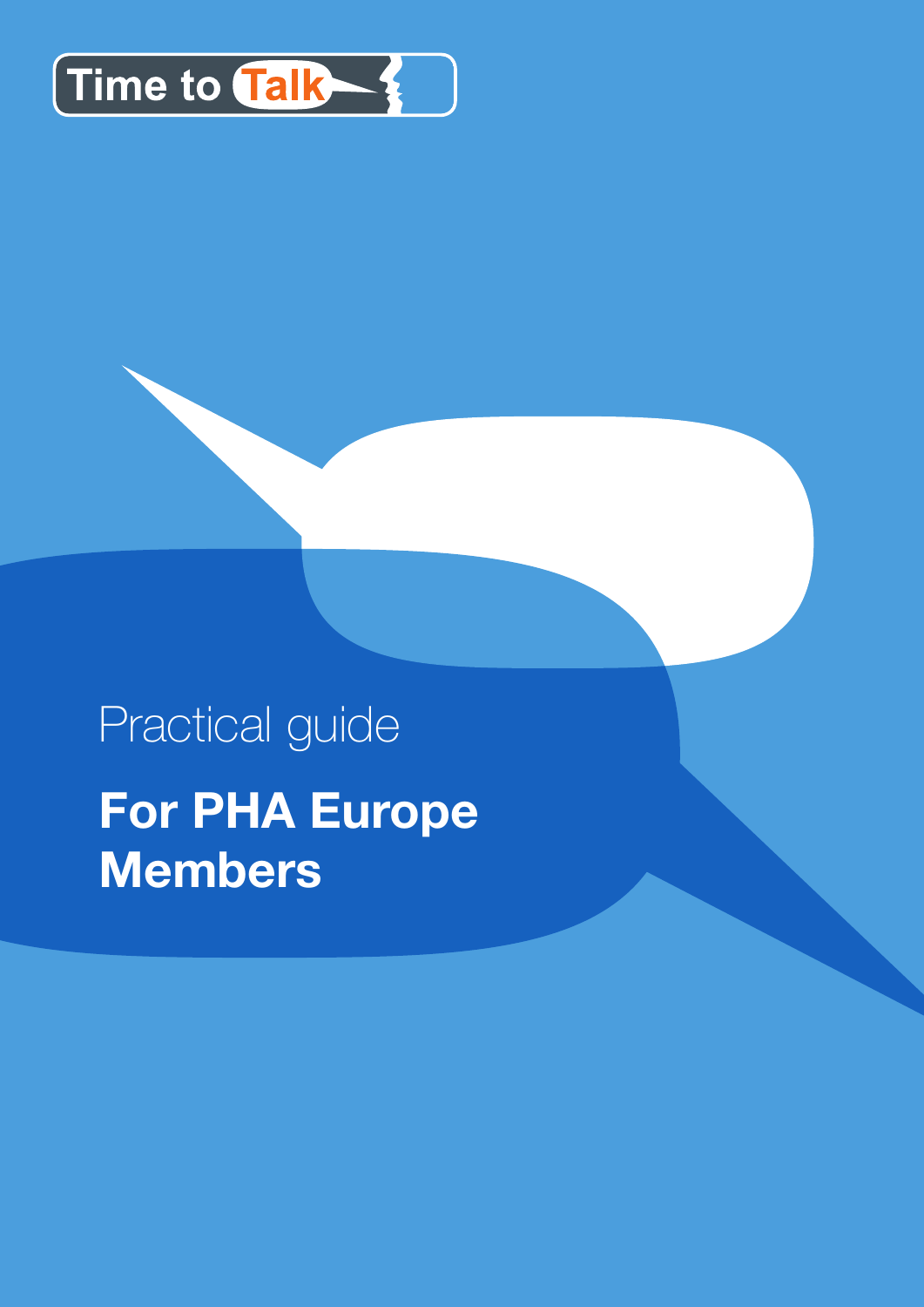#### **A practical guide to maximizing the value of the IPCS survey and** *Time to Talk* **materials**

The International Patient and Carer Survey (IPCS) provides valuable insights into the true burden of Pulmonary Arterial Hypertension (PAH) on both patients and their carers. The *Time to Talk Patient and Carer Pack* has been developed as a direct response to the IPCS findings. It aims to encourage open and honest discussion about the challenges of living with PAH and to make it easier for patients and carers to access the support they need.

The next priority is to raise awareness of the availability of these materials so that as many people as possible can benefit from them. This guide outlines a range of activities you can use to spread the word about the impact and true burden of PAH and encourage uptake of the new tools. The specific details and procedures will vary from country to country and some of the activities may not be relevant or may already have been carried out in your area. Simply select the activities that are most appropriate for your situation.

To get you started, we have included ten initiatives which can be used to promote awareness of the IPCS findings and the *Time to Talk* tools. A simple 'how to guide' for each of the activities can be found in the second half of this pack, with practical, step-by-step instructions, tips for maximizing success and template materials for you to use.

#### **Media launch**

The IPCS results and the launch of the dialogue tools are excellent news hooks and could be launched to the media in your country, if this has not already taken place.

Develop a press pack comprising a press release, factsheet on PAH and summary of the survey results. You may need to do different versions targeted towards different types of media (templates are included later in this guide). It is important to make the materials as relevant as possible to your local media, for example by including quotes from patients who have used the dialogue tool or healthcare professionals in your country. If possible, these contacts should be available for interview. A good distribution list is also vital so check your contacts carefully.

#### **Media one-to-ones**

Target key journalists with the offer of individual briefings with medical experts, patients and carers. This can be an excellent means of building strong relationships with these journalists and can also result in more in-depth feature coverage rather than shorter news items.

#### **Stakeholder mapping**

Stakeholders are individuals or organizations that have an interest in, are affected by, or have the potential to influence a particular issue or topic.

Stakeholder mapping consists of carrying out research to determine which stakeholders could be most valuable to you in terms of achieving your objectives, allowing you to focus your efforts and achieve maximum results.

#### **Patient and carer conferences**

Use the IPCS findings and the launch of the dialogue tools as the basis for a patient and carer conference in your country. The format could vary from a small, informal gathering to a larger, more sophisticated event with a panel of speakers and a range of workshops.

Invite a local healthcare professional to present the survey findings and to discuss the implications with particular reference to your local situation. Invite attendees to use the dialogue tools and encourage them to discuss their experiences. Invite local media to cover the event and offer interviews with healthcare professionals and/or patients and carers to talk about the impact of PAH.

PAH patient organizations are ideally placed to discuss the issues relating to the disease. Lobbying can vary from small-scale, highly targeted tactics to major, long-term campaigns. Lobbying seldom delivers immediate results but with determination and patience, it can be a powerful driver for change.

## **Building awareness of PAH**

#### **Optimizing meeting attendance**

Attending national meetings or conferences as a patient organization can be costly and time-intensive and so it is important to ensure you make the most out of it. The key is to publicize your attendance as widely as possible and to offer features that will attract the maximum audience to your stand. Possibilities include:

- Offering the *Time to Talk Patient and Carer Pack* as giveaways from your stand
- **C** Running the video version of the dialogue tool on a loop on your stand
- **C** Running the webcast (if appropriate) on a loop on your stand
- $\bullet$ Offering visitors the opportunity to fill in the dialogue tool and to discuss the results with a member of your organization and/or a healthcare professional.

Journalists from national and local media are likely to be covering the meeting. Alert them to the fact that you will be attending, ensure that you have press materials available and, if feasible, offer interviews with representatives of your organization, patients or healthcare professionals.

#### **Making use of related events**

Resources are limited for all patient organizations so it is important to make the most of every opportunity to make useful contacts or increase awareness about PAH.

Whether you are attending a conference as a delegate or representing your organization as a guest at a press briefing for another organization, there will be opportunities for networking. You should make use of every opportunity to spread the word about your organization and about PAH.

#### **Roundtable meetings with key medical professionals**

Roundtable meetings bring together a group of medical professionals (and sometimes other stakeholders) with an interest in a particular topic or issue. Such an event will usually have a clearly defined objective, such as developing a strategy for improving diagnosis, producing a report for publication in a key journal, or developing a consensus statement or set of guidelines.



#### **Webcasts**

A webcast is a way of streaming or broadcasting an interview or presentation over the internet. It can be transmitted live, in which case the audience is alerted in advance to the forthcoming event, and can even interact with the presenter. Alternatively, it can be made available 'on demand' so that it can be accessed whenever required.

The IPCS survey results and the launch of the dialogue tools would be ideal topics for a webcast to be made available via your website. This could include a step-by-step guide to using the dialogue tools and an interview with a patient/carer who has used the tool and can explain how it has helped them.

The technology for setting up a webcast is relatively simple and inexpensive and in a later section we will provide further information on how to do this.

#### **Lobbying for better care for patients with PAH**

The IPCS findings show that in many countries PAH patients and their carers do not have access to the support and care they need. Where service provision is currently inadequate there is a need to lobby to help provide a more comprehensive standard of care for all PAH patients and their carers.

#### **Direct emails to membership**

Sending out regular email updates to members can help to engage your membership and build an on-going dialogue. Emails can draw attention to news items or media coverage or invite members to participate in media activity or to share their views.

This list is a starting point and we would welcome your comments and feedback on activities you have tried – both positive and negative experiences – and any tips you have for maximizing success. In this way we can build up a database of Best Practice Case Studies. Please contact p.ferrari@phaeurope.org.

### **Activities** Media launch Media one-to-ones Stakeholder mapping Patient and carer conferences Optimizing meeting attendance Making use of related events Roundtable meetings with key medical professionals **Webcasts** Lobbying for better care for patients with PAH Direct emails to membership